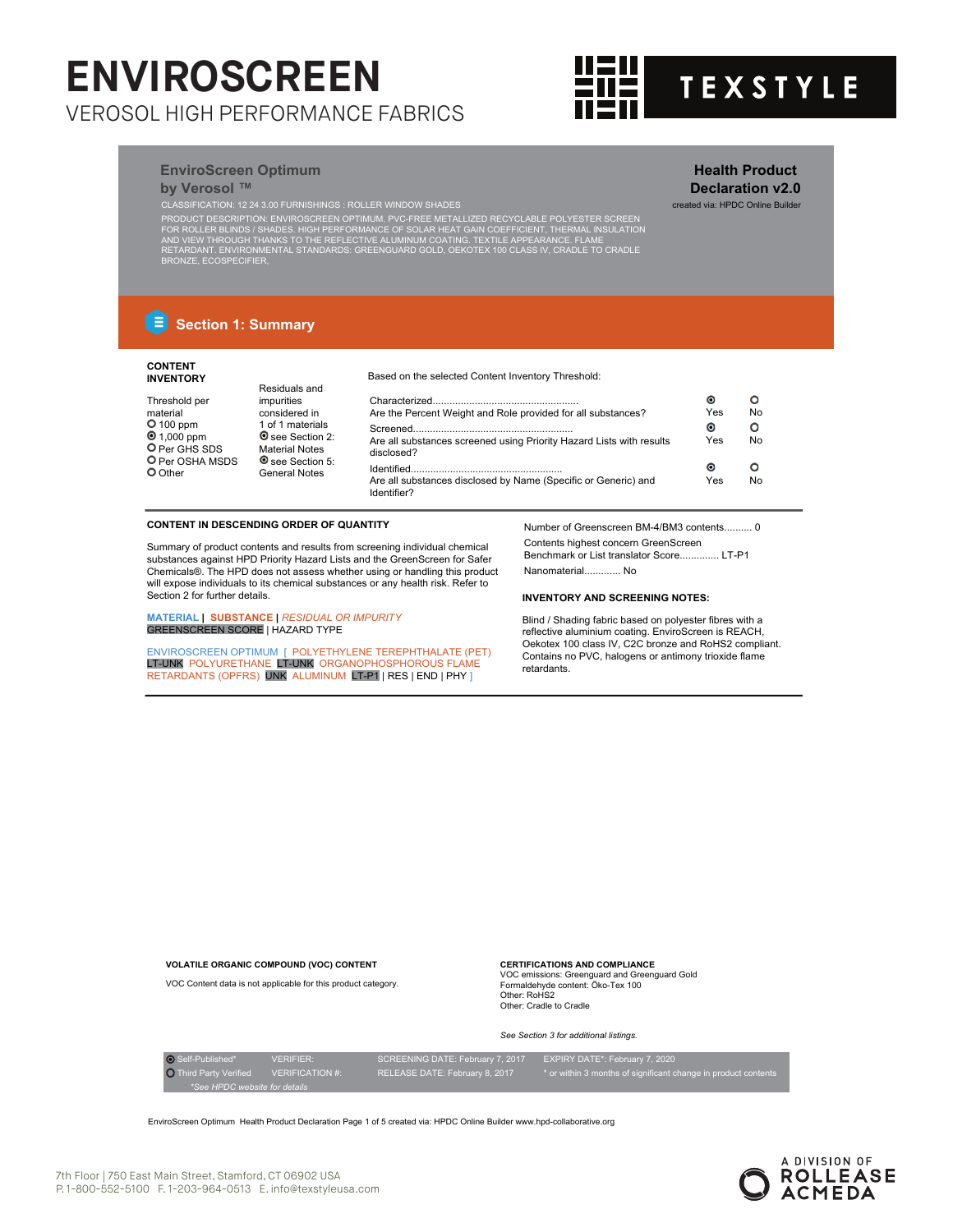

### a  **Section 2: Content in Descending Order of Quantity**

This section lists materials in a product and the substances in each material based on the Inventory Threshold for each material. If residuals or impurities from the manufacturing or extraction processes are considered for a material, these are inventoried and characterized to the extent described in the Material and/or General Notes. Chemical substances are screened against the HPD Priority Hazard Lists for human and environmental health impacts. Screening is based on best available information; "Not Found" does not necessarily mean there is no potential hazard associated with the product or its contents. More information about Priority Hazard Lists and the GreenScreen can be found online: www.hpd-collaborative.org and www.greenscreenchemicals.org.

|  | <b>ENVIROSCREEN OPTIMUM</b><br>Inventory Threshold: 1000 ppm Residuals Considered: Yes<br>Material Notes: Woven polyester fabric with aluminium coating |                                          | %: 100.0000 - 100.0000 HPD URL: www.verosol.com |                                         |                          |  |  |
|--|---------------------------------------------------------------------------------------------------------------------------------------------------------|------------------------------------------|-------------------------------------------------|-----------------------------------------|--------------------------|--|--|
|  | POLYETHYLENE TEREPHTHALATE (PET)                                                                                                                        |                                          |                                                 | ID: 25038-59-9                          |                          |  |  |
|  | %: 95.0000 - 97.0000                                                                                                                                    | <b>GS: LT-UNK</b>                        | RC: None                                        | NANO: NO                                | ROLE: base fabric        |  |  |
|  | <b>HAZARDS:</b>                                                                                                                                         | <b>AGENCY(IES) WITH WARNINGS:</b>        |                                                 |                                         |                          |  |  |
|  | None Found                                                                                                                                              | No warnings found on HPD Priority lists  |                                                 |                                         |                          |  |  |
|  | <b>SUBSTANCE NOTES:</b>                                                                                                                                 |                                          |                                                 |                                         |                          |  |  |
|  | <b>POLYURETHANE</b>                                                                                                                                     |                                          |                                                 | ID: 64440-88-6                          |                          |  |  |
|  | %: 1.0000 - 5.0000                                                                                                                                      | <b>GS: LT-UNK</b>                        | RC: None                                        | NANO: NO                                | ROLE: finishing          |  |  |
|  | <b>HAZARDS:</b>                                                                                                                                         |                                          |                                                 | <b>AGENCY(IES) WITH WARNINGS:</b>       |                          |  |  |
|  | None Found                                                                                                                                              |                                          |                                                 | No warnings found on HPD Priority lists |                          |  |  |
|  |                                                                                                                                                         | SUBSTANCE NOTES: Polyurethane Dispersion |                                                 |                                         |                          |  |  |
|  | ORGANOPHOSPHOROUS FLAME RETARDANTS (OPFRS)                                                                                                              |                                          |                                                 | ID:                                     |                          |  |  |
|  | %: 1.0000 - 5.0000                                                                                                                                      | <b>GS: UNK</b>                           | RC: None                                        | NANO: NO                                | ROLE: Flame Retardant    |  |  |
|  | <b>HAZARDS:</b>                                                                                                                                         |                                          |                                                 | <b>AGENCY(IES) WITH WARNINGS:</b>       |                          |  |  |
|  | None Found                                                                                                                                              |                                          |                                                 | No warnings found on HPD Priority lists |                          |  |  |
|  | SUBSTANCE NOTES: organic phosphorous compound                                                                                                           |                                          |                                                 |                                         |                          |  |  |
|  |                                                                                                                                                         |                                          |                                                 |                                         |                          |  |  |
|  | <b>ALUMINUM</b>                                                                                                                                         |                                          |                                                 | ID: 7429-90-5                           |                          |  |  |
|  | $%: 0.1000 - 0.5000$                                                                                                                                    | GS: LT-P1                                | RC: None                                        | NANO: NO                                | ROLE: reflective coating |  |  |
|  |                                                                                                                                                         |                                          |                                                 |                                         |                          |  |  |

EnviroScreen Optimum Health Product Declaration Page 2 of 5 created via: HPDC Online Builder www.hpd-collaborative.org

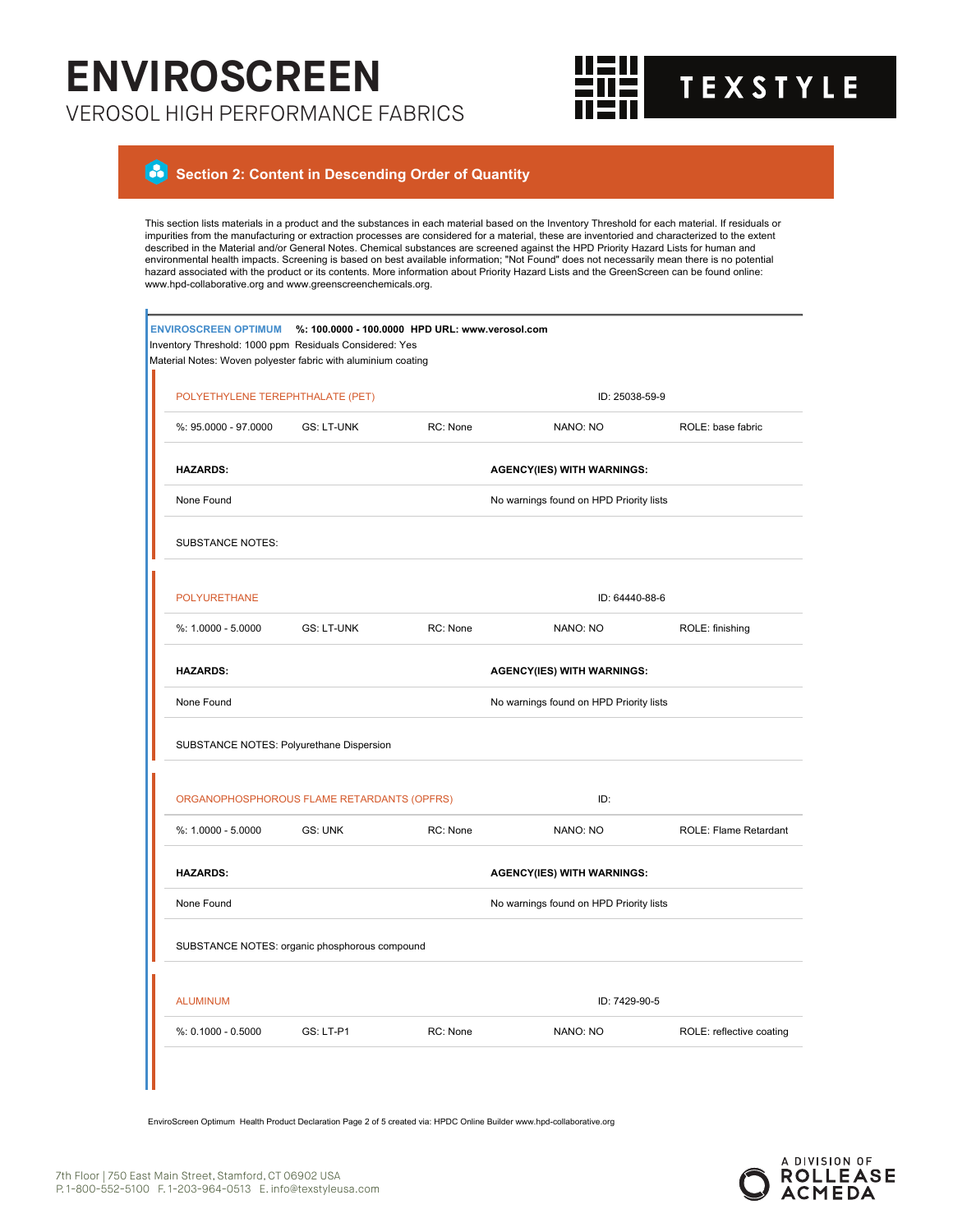# **ENVIROSCREEN**

VEROSOL HIGH PERFORMANCE FABRICS



| <b>HAZARDS:</b>               | <b>AGENCY(IES) WITH WARNINGS:</b>            |                                                                      |  |  |
|-------------------------------|----------------------------------------------|----------------------------------------------------------------------|--|--|
| <b>RESPIRATORY</b>            | AOEC - Asthmagens                            | Asthmagen (ARs) - sensitizer-induced - inhalable<br>forms only       |  |  |
| <b>ENDOCRINE</b>              | <b>TEDX</b> - Potential Endocrine Disruptors | <b>Potential Endocrine Disruptor</b>                                 |  |  |
| PHYSICAL HAZARD<br>(REACTIVE) | EU - GHS (H-Statements)                      | H228 - Flammable solid                                               |  |  |
| PHYSICAL HAZARD<br>(REACTIVE) | EU - GHS (H-Statements)                      | H250 - Catches fire spontaneously if exposed to<br>air               |  |  |
| PHYSICAL HAZARD<br>(REACTIVE) | EU - GHS (H-Statements)                      | H <sub>261</sub> - In contact with water releases flammable<br>gases |  |  |
|                               |                                              |                                                                      |  |  |

SUBSTANCE NOTES: High purity metallic aluminum coating applied by Physical Vapor Deposition. Adhesion according to ISO 2409 classification 0 (no detachment of coating)

# **Section 3: Certifications and Compliance**

This section lists applicable certification and standards compliance information for VOC emissions and VOC content. Other types of health or environmental performance testing or certifications completed for the product may be provided.

| <b>VOC EMISSIONS</b>                                                                                                                                                                                                                               | <b>Greenguard and Greenguard Gold</b> |                                                                                                                                |                                   |                     |                                                                                  |
|----------------------------------------------------------------------------------------------------------------------------------------------------------------------------------------------------------------------------------------------------|---------------------------------------|--------------------------------------------------------------------------------------------------------------------------------|-----------------------------------|---------------------|----------------------------------------------------------------------------------|
| CERTIFYING PARTY: Third Party<br><b>APPLICABLE FACILITIES: AII</b><br><b>CERTIFICATE URL:</b><br>CERTIFICATION AND COMPLIANCE<br>NOTES:                                                                                                            | <b>ISSUE DATE: 2008-09-</b><br>15     | <b>EXPIRY DATE: 2017-09-</b><br>15                                                                                             |                                   | Environment         | <b>CERTIFIER OR LAB: UL</b>                                                      |
| <b>FORMALDEHYDE CONTENT</b>                                                                                                                                                                                                                        |                                       | Öko-Tex 100                                                                                                                    |                                   |                     |                                                                                  |
| CERTIFYING PARTY: Third Party<br><b>APPLICABLE FACILITIES:</b><br><b>CERTIFICATE URL:</b><br>CERTIFICATION AND COMPLIANCE NOTES: Öko-Tex 100 is<br>annual test which test several kind of topics like pH, formaldehyde,<br>phenols, odour,         |                                       | <b>ISSUE DATE:</b><br>2016-03-23                                                                                               | <b>EXPIRY DATE:</b><br>2017-03-31 |                     | <b>CERTIFIER OR LAB: FI</b><br>Höhenstein                                        |
| <b>OTHER</b>                                                                                                                                                                                                                                       |                                       | RoHS <sub>2</sub>                                                                                                              |                                   |                     |                                                                                  |
| CERTIFYING PARTY: Self-declared<br><b>APPLICABLE FACILITIES:</b><br><b>CERTIFICATE URL:</b><br>CERTIFICATION AND COMPLIANCE NOTES: EnviroScreen Optimum is<br>compliant to the restriction of Hazardous Substances Directive<br>2011/65/EU (RoHS2) |                                       | <b>ISSUE DATE:</b><br>2016-03-23                                                                                               | 0000-00-00                        | <b>EXPIRY DATE:</b> | <b>CERTIFIER OR</b><br>LAB:                                                      |
| <b>OTHER</b>                                                                                                                                                                                                                                       | <b>Cradle to Cradle</b>               |                                                                                                                                |                                   |                     |                                                                                  |
| CERTIFYING PARTY: Third Party<br>APPLICABLE FACILITIES: EIG & ARCHE<br><b>CERTIFICATE URL:</b><br>CERTIFICATION AND COMPLIANCE NOTES:<br>EnviroScreen Optimum is Cradle to Cradle Certified<br><b>Bronze</b>                                       |                                       | <b>ISSUE DATE:</b><br><b>EXPIRY DATE:</b><br>CERTIFIER OR LAB: C2C<br>2015-10-05<br>2017-10-04<br>Product Innovation Institute |                                   |                     |                                                                                  |
| <b>MULTI-ATTRIBUTE</b>                                                                                                                                                                                                                             | <b>Interiors</b>                      |                                                                                                                                |                                   |                     | GreenScreen benchmark + Healthier Hospitals safer chemicals chalenge for Healthy |
| CERTIFYING PARTY: Third Party<br><b>APPLICABLE FACILITIES:</b><br>CERTIFICATE URL:<br>CERTIFICATION AND COMPLIANCE NOTES:<br>Pending                                                                                                               | <b>ISSUE DATE: 0000-00-</b><br>00     | 00                                                                                                                             | <b>EXPIRY DATE: 0000-00-</b>      |                     | <b>CERTIFIER OR LAB:</b>                                                         |
|                                                                                                                                                                                                                                                    |                                       |                                                                                                                                |                                   |                     |                                                                                  |

EnviroScreen Optimum Health Product Declaration Page 3 of 5 created via: HPDC Online Builder www.hpd-collaborative.org

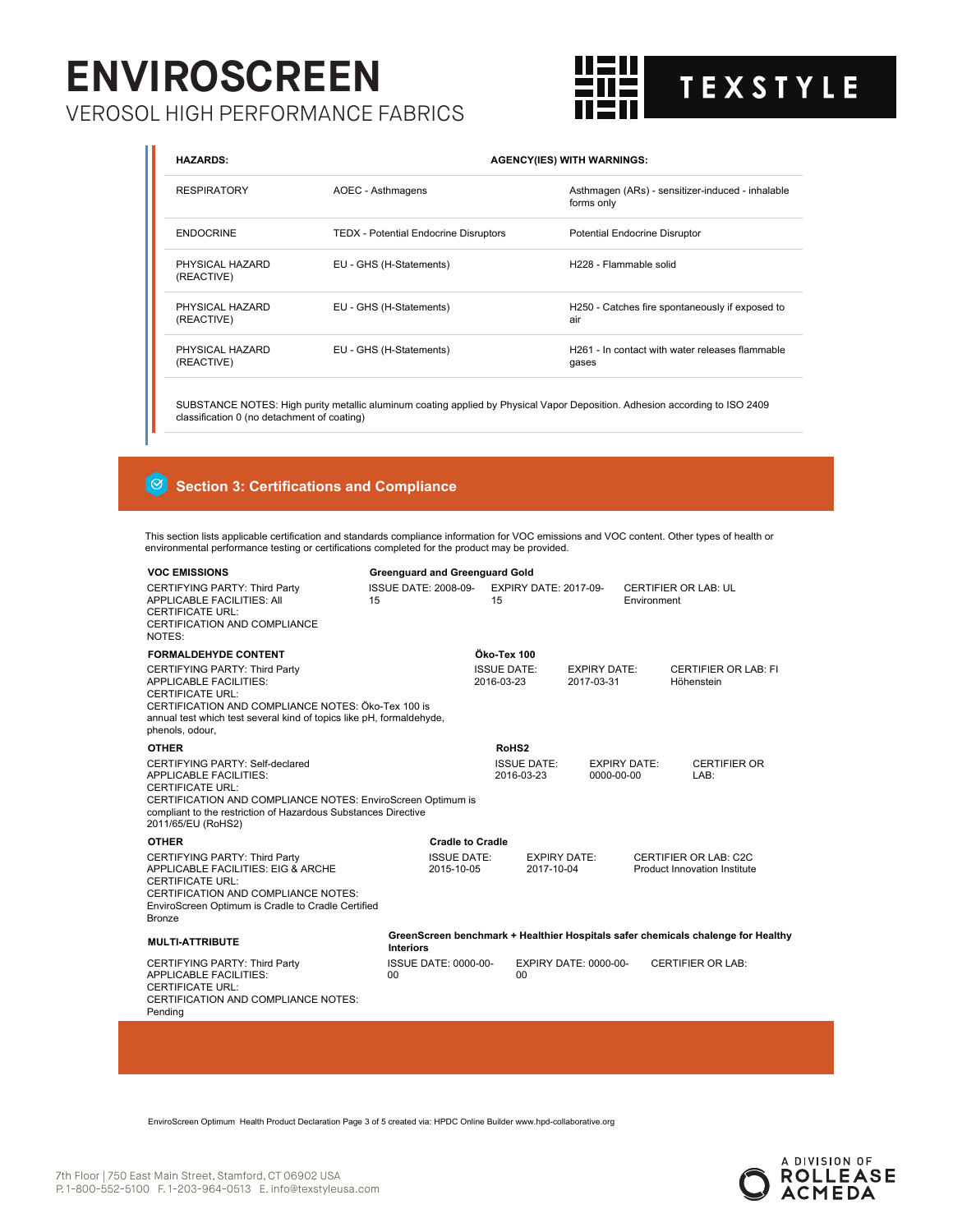

# **Section 4: Accessories**

This section lists related products or materials that the manufacturer requires or recommends for installation (such as adhesives or fasteners),<br>maintenance, cleaning, or operations. For information relating to the content Declarations, if available.

# **ENVIROSCREEN OPTIMUM HPD URL: www.verosol.com**

CONDITION WHEN RECOMMENDED OR REQUIRED AND/OR OTHER NOTES: Maintenance: Dust can be removed with a soft feather duster or bij vacuum-cleaning with a soft brush at the lowest position.

#### i Bi  **Section 5: General Notes**

EnviroScreen Optimum is also known in the market under the name Verosol EnviroScreen G3. EnviroScreen distinguishes itself from competitor products by being the greener choice, it is free from PVC, plasticizer, halogens, antimony trioxide flame retardant and formaldehyde. EnviroScreen meets the highest fire safety standards. The reflective coating ensures energy savings and visual comfort.

EnviroScreen Optimum Health Product Declaration Page 4 of 5 created via: HPDC Online Builder www.hpd-collaborative.org